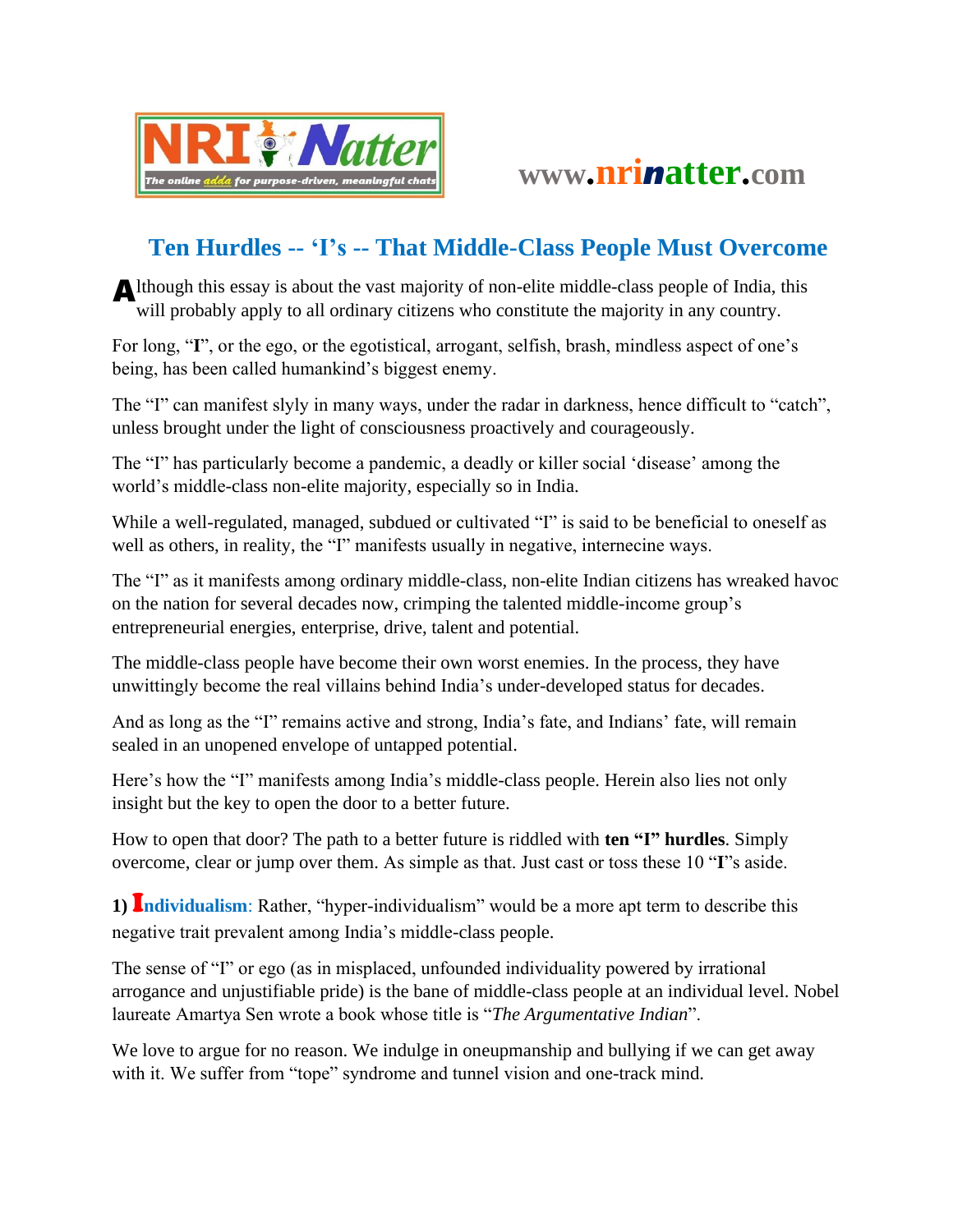We resist the need to view an issue dispassionately from multiple perspectives. Each one of us imagines oneself to be some sort of superhero or super-achiever without facts (real-life achievements) backing up such claims of the ego inside the head.

This individualism powered by ego prevents us from being objective, dispassionate, humble, fact- and truth-oriented. Instead, it creates self-deceptions and 'delusions of grandeur'. Mindless individualism manifesting in the form of selfishness, self-centredness prevents us from making genuine progress in life, and from evolving as a person to a higher plane.

It traps or straitjackets us in a socioeconomic box or bracket. It enslaves us to ego's preferences, priorities, likes, comfort zone, the known, the familiar. It repels change and prefers stagnation, status quo, complaceny, stasis, slow-burn. It makes us play it safe, or be risk-averse, defensive in our outlook. It creates a closed mind that is not open to possibilities, opportunities.

**2)** I**ndifference:** A most horrible consequence of hyper-individualism, indifference is the mind's way of shutting out what the ego interprets as a threat or challenge to selfish interests, personal preferences of one's comfort zone – the known and the familiar – or as demand on time/mind's attention in relation to insignificant or inconsequential issues (from the ego's perspective).

Generally, focus is good; but when such sharpened focus becomes obsessive and fixed on selfish interests even when it ought to be shifted to bigger issues, the bigger picture, everything else appears like a nuisance, botheration, disturbance, invasion, imposition or intrusion.

And then, indifference sets in. Indifference or insouciance alienates one from others, the community and the ecosystem, disregards the interconnectedness principle and violates the fact of interdependence that underpins our very existence. When a fundamental is violated, one will pay a very heavy price eventually.

A particularly detestable form of indifference / insouciance is 'everyday diplomatic filth', which, in this digital age, takes the form of selective attention, just to appear friendly and polite. So: in a chat or instant-messaging app like, say, WhatsApp, you receive several messages on different topics. You bestow your attention on, and respond to, only inane, sensational, fascinating, seemingly profound or trivial messages, 'sweet-nothings', 'feel-good' content, and careless whispers.

But, either consciously or unconsciously, you remain indifferent to (or deliberately ignore) messages about society, community, nation, etc, which you fear might stir your conscience, spur 'second thoughts' on serious, fundamental or existential issues, necessitate your action, participation, contribution or involvement that would *NOT* result in immediate personal gain, advantage or benefit, or may make a demand on your time, attention, energy or money that you want to reserve entirely for your own selfish interests and pursuits.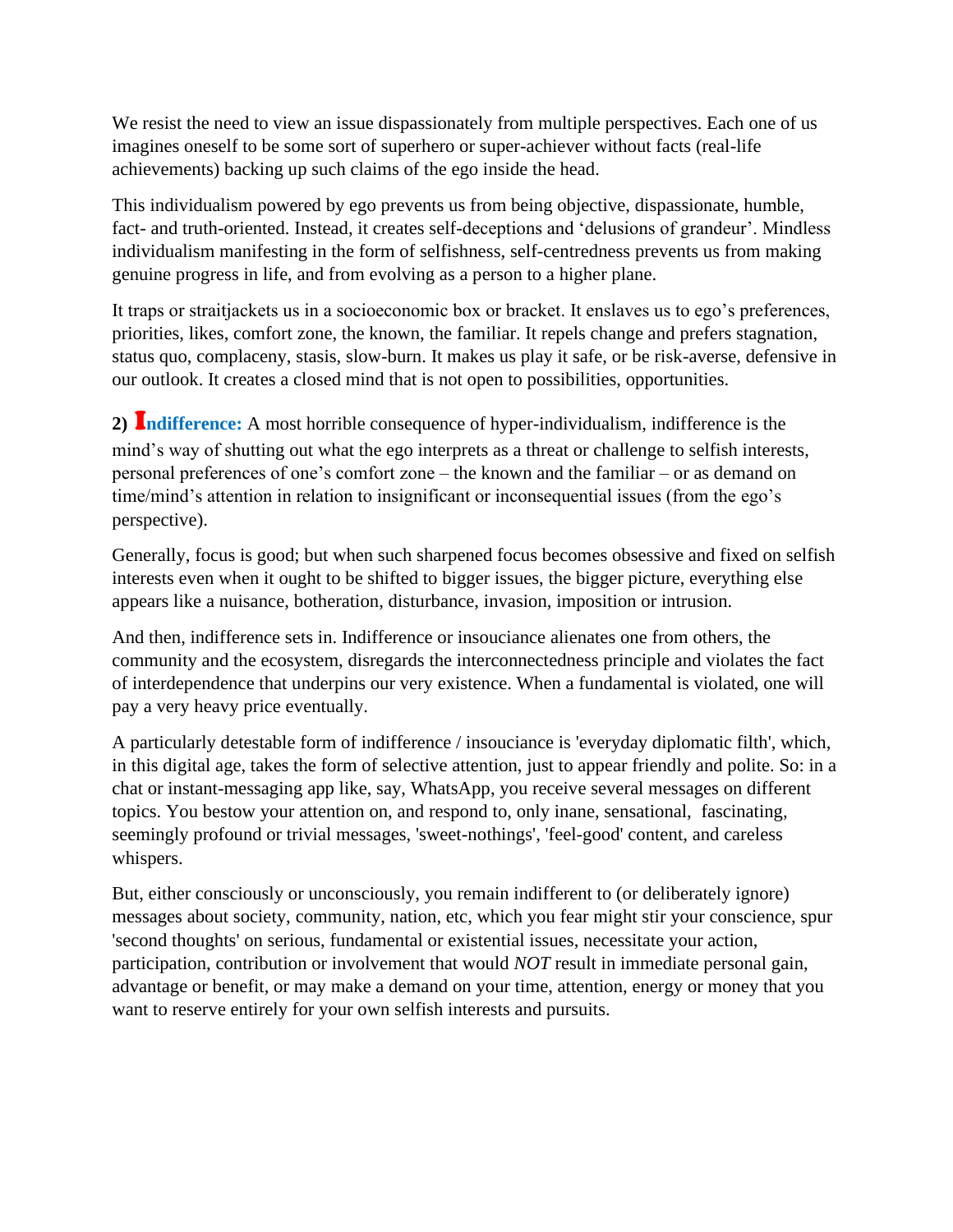**3)** I**ntolerance:** Because of individualism and indifference, any persistent efforts of others to elicit interest in Big-Picture goings-on are rebuffed through intolerance, inability to reach agreement or consensus on crucial issues.

The divisive **"Us" versus "Them"** mindset takes strong hold in the mind. When intolerance takes extreme forms, it could, in association with other factors, lead to violence, murders, wars, genocides, or resistance to good change via non-cooperation and impatience.

"My way or the highway" attitude grips the personality.

**4)** I**gnorance:** Selfishness, self-centredness create excessive, obsessive focus on self, job, career, nuclear family, small inner circle of "like-minded" friends/colleagues (rather friends with same or similar vices, habits, addictions or value system), to the exclusion of everything and everyone else, creating walls of exclusivity that stop knowledge and awareness from informing and enriching one's consciousness.

As a result, ignorance, especially of cosmic principles of interconnectedness and interdependence, and of the symbiotic relationship between the part and the whole (or the individual and the community / society / environment / Nature), sets in.

This in turns leads to ignorance of the Big Picture, larger systems. And when systemic flaws deepen and head in the direction of an implosion or explosion, ignorance will keep one from becoming knowledgeable and well-informed.

And during tipping-point moments at the cliff edge, ignorance and herd mentality lead to wrong decisions or bad choices.

Typically, ignorance is a consequence of excessive focus on oneself, one's nuclear family, household, domain (job / career / profession / vocation), and the 'small inner circle' of 'likeminded', same-feather "friends"/"relatives".

And in this age of super-specialization and super-super-specialization, "I am the universe", "Me and my family are the universe", "my field is the universe", "my circle is the universe" type of misconceptions are prevalent.

*For example, these days, a "doctor" is no more than an "expert" on one particular organ in a human body. He considers that particular organ alone in a patient to be his concern. His/her knowledge of the organ may well be top-class, in-depth, inside-out (or not). But, these days, he/she goes about his/her job without factoring in the particuar organ's interconnectedness and interdependence with other organs as well as the whole body and even other bodies. Worse, the wisdom that relief from symptoms is not the same as health, recovery, cure is lost due to ignorance. And due to ignorance, the knowledge that mental health and physical health are deeply connected, and that a doctor's 'personal connect' with the 'whole being' of the patient, marked by empathy, personal chemistry, compassion and a sense of shared humanity is disregarded. Shame!*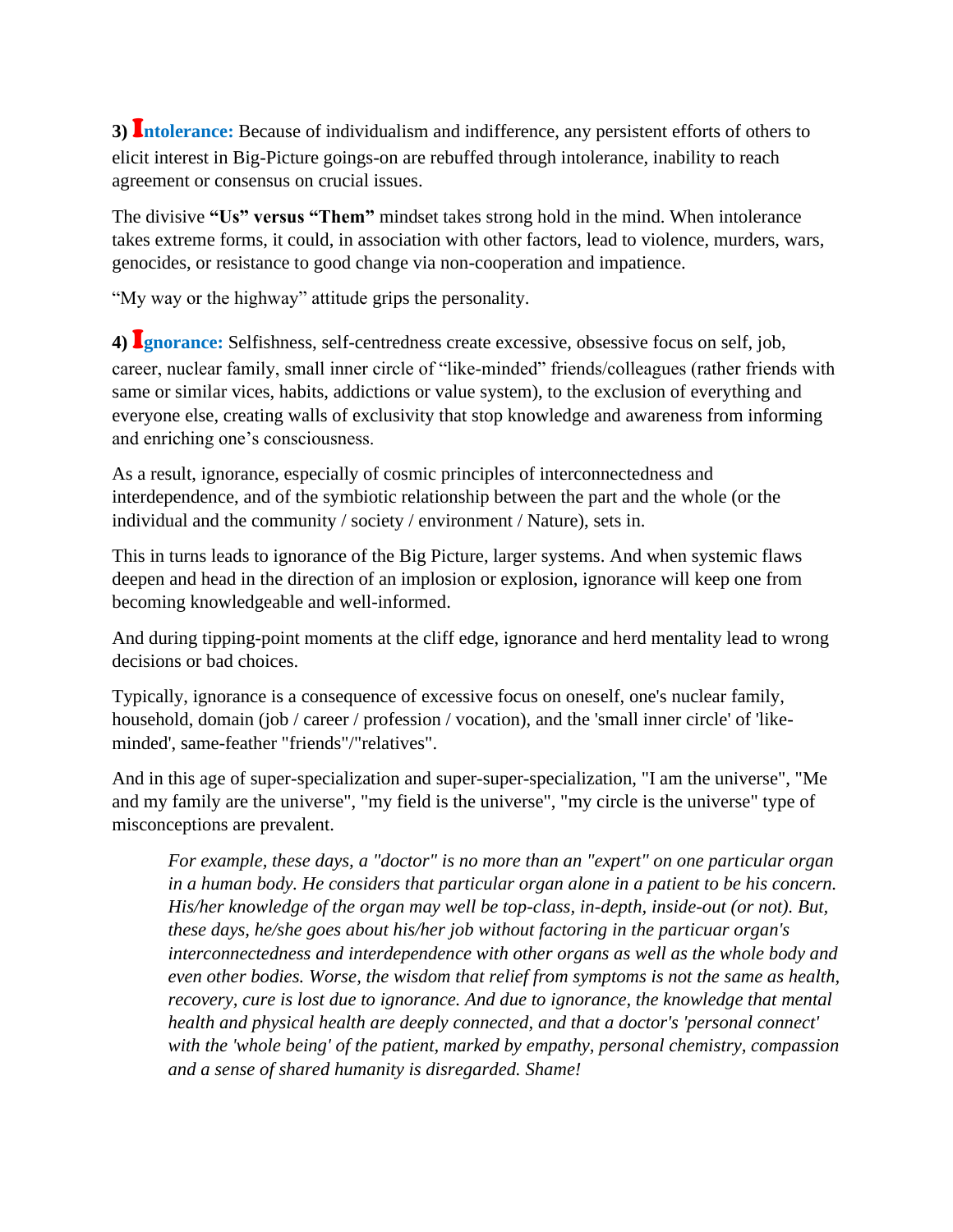And this shame applies to each and every profession, not just the medical field, and not just to one culture, region, geography, religion or civilization.

Except a bit of domain knowledge, super-saturated selfishness, and some superficial, hazy bits of information on key subjects, most middle-class people are ignorant, and not at all knowledgeable, of so-called weighty issues or serious topics that are nevertheless going to have serious implications and impacts on their personal health, personal life, family, personal finances, job, career, community, society, nation, environment and planet as a whole -- their very future and existence.

Yet, most middle-class people 'choose' to remain ignorant about the most important topics/subjects of our times: climate change; rise of authoritarian/totalitarian regimes; rise of post-truth, populist, rhetoric-happy conmen and charlatans in the guise of strongment/dictators; rise of inhuman, dehumanizing, dangerous technologies; widening socioeconomic inequalities; the coming together of evil-minded corporates and State ("corporate State"); brightening prospects for post-apocalyptic dystopian states; environmental meltdown; lethal 'killer' combination of information technology, biotech, finance and governments; rise of cryptocurrencies and even digital currencies as legal tender...

The true implications of these developments are lost on the 'ignorant' middle-class people because they have become excessively selfish, egotistical and zombie-like.

**5)** I**ntransigence:** Middle-class individuals become hardned persons over a period of time in terms of mindset, and approach to life and living – rigid, obstinate, stubbon, adamant, recalcitrant, always refusing to behave differently or to even consider changing their attitude toward something. This is particularly virulent when they deal with fellow middle-class people (peers) who are "not like us" or "not like-minded".

This eventually will come back to haunt one because by preventing one from extending cooperation and support, intransigence weakens movements, campaigns or initiatives for positive change. And when the Big Picture scenario decays and implodes under its own weight of systemic flaws that were not fixed in time through proactive embrace of change, then even those who were / are intransigent will perish for sure.

**6)** I**diocy:** When middle-class people focus excessively, obsessively on selfish interests and selfcentredness and self-absorbed lifestyle, then the grip of evil capitalism-shaped socioeconomic system on their psyche tighens, resulting in crass consumerism, dumbing down through populist discourse, rhetoric, media narratives, entertainment.

People become zombies or automatons in spite of higher education. They also become powerless, helpless – totally disempowered as individuals by the larger system.

Combined with ignorance, idiocy results in mindless conformism, fear-based compliance, and insecurity- or anxiety-ridden greed for undeserving stability and continuity.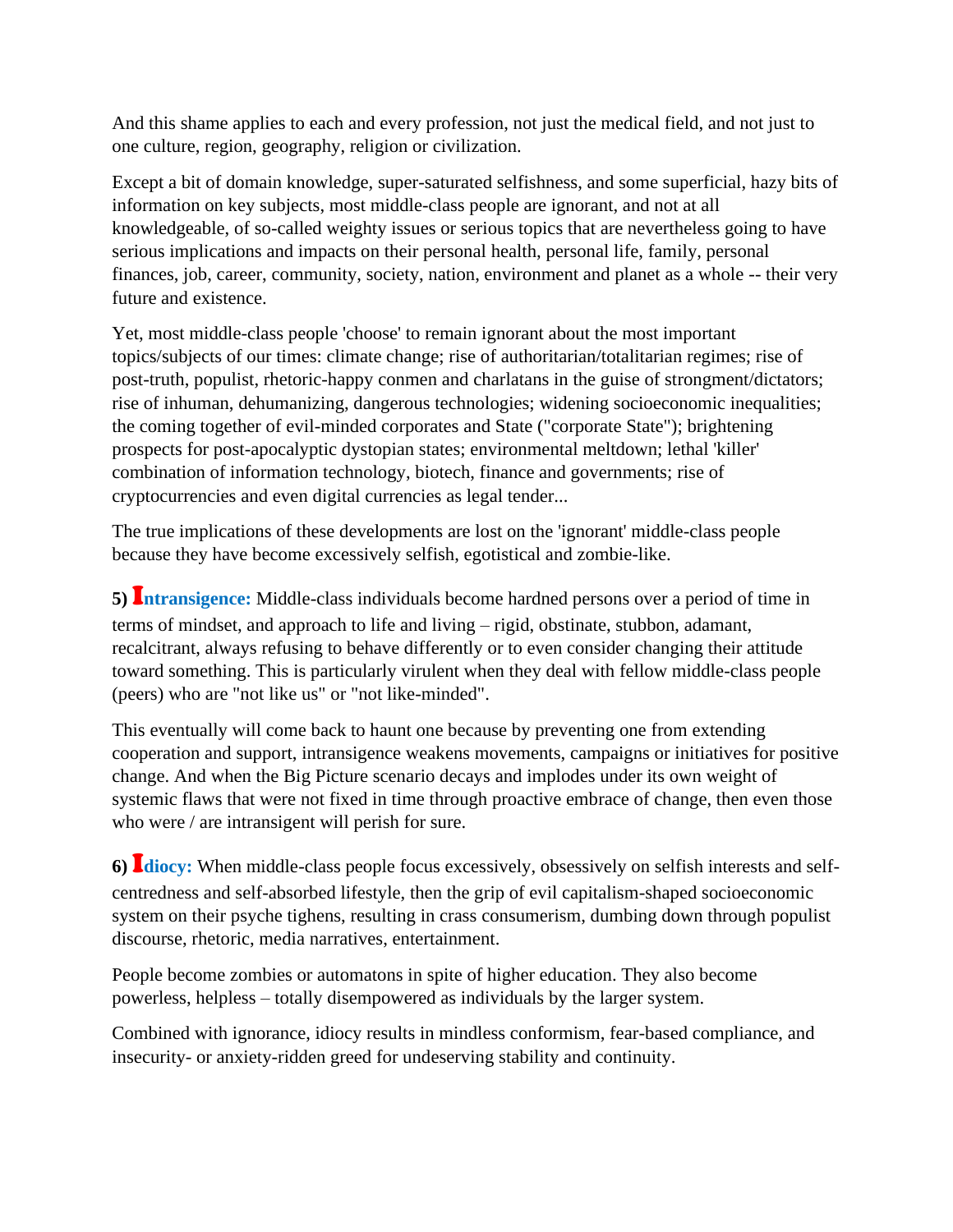That is, even when the whole building is (or set on) fire, and is burning down (or is being burnt down), middle-class individuals who have become selfish idiots continue to think only in terms of their own flat / apartment, and refuse to act in ways that can first save the whole building.

The Western type of profit-driven, reckless, unsustainable capitalist model of socioeconomic system of the last 150+ years, spawned by the Industrial Revolution, has run its course, and is dragging the planet and the humanity toward a cliff edge.

Yet, the majority middle-class people, who are the victims along with the downtrodden and the oppressed, appear not a bit concerned or scared. Why?

Most middle-class people appear to think they are actually the beneficiaries of a flawed capitalist system, and hence prefer the status quo of capitalism. Therefore, they resist or sabotage (or don't support efforts for) change that would be positive / better for the whole, not just parts. They fancy themselves as people just one step, or a few short steps, away from becoming / joining / accepted by the elites. And they actually believe they belong *there.* Such pseudo-elite middleclass jokers-cum-rascals can be easily recognized. They can be broadly classified under the following categories:

- Psychopaths / sociopaths masquerading as leaders in various roles (low-level politicians, administrative heads, CEOs, CXOs of small-time companies, soul-less scientists, heartless fund managers, ruthless section supervisors, merciless 'bosses', manipulative local-level 'gurus', etc)
- Climbers of the socioeconomic ladder who misuse soft skils (interpersonal charm, softspokenness, external polite behavior, agreeable demeanor, gentle countenance, smilemarked face, table manners, etiquette, terrific sense of attire / makeup) and have 'understood' the current flawed system, and have reconciled themselves to the convenient notion that "this is life", and so have mastered to 'game' or 'ride' the flawed system. Hence, having learned to sleep with the enemy, the Devil, they don't want any change
- Addicts / slaves of 'vices' / enjoyers of 'cheap thrills' or pleasures or indulgences who are able to do all that because of (not in spite of) the flawed system
- Complacent, risk-averse, play-it-safe individuals characterized by mediocrity and absence of pursuit of excellence
- Extremely selfish, insular individuals who think the whole exists for the part(s), so they also believe it is the legitimate right of individuals to live off community, society, environment and planet like parasites
- Merit-less fellows who have benefited more than they deserve and who still want more (and more and more of everything); they want to get ahead of even meritorious people by hook or by crook (mostly using wrong / foul / unethical means), even if that imperils the whole itself . . . and who rationalize it by way of untenable concepts like "survival of fittest", "new age, new mores", "c'est la vie", "life is unfair, difficult, tough, rough"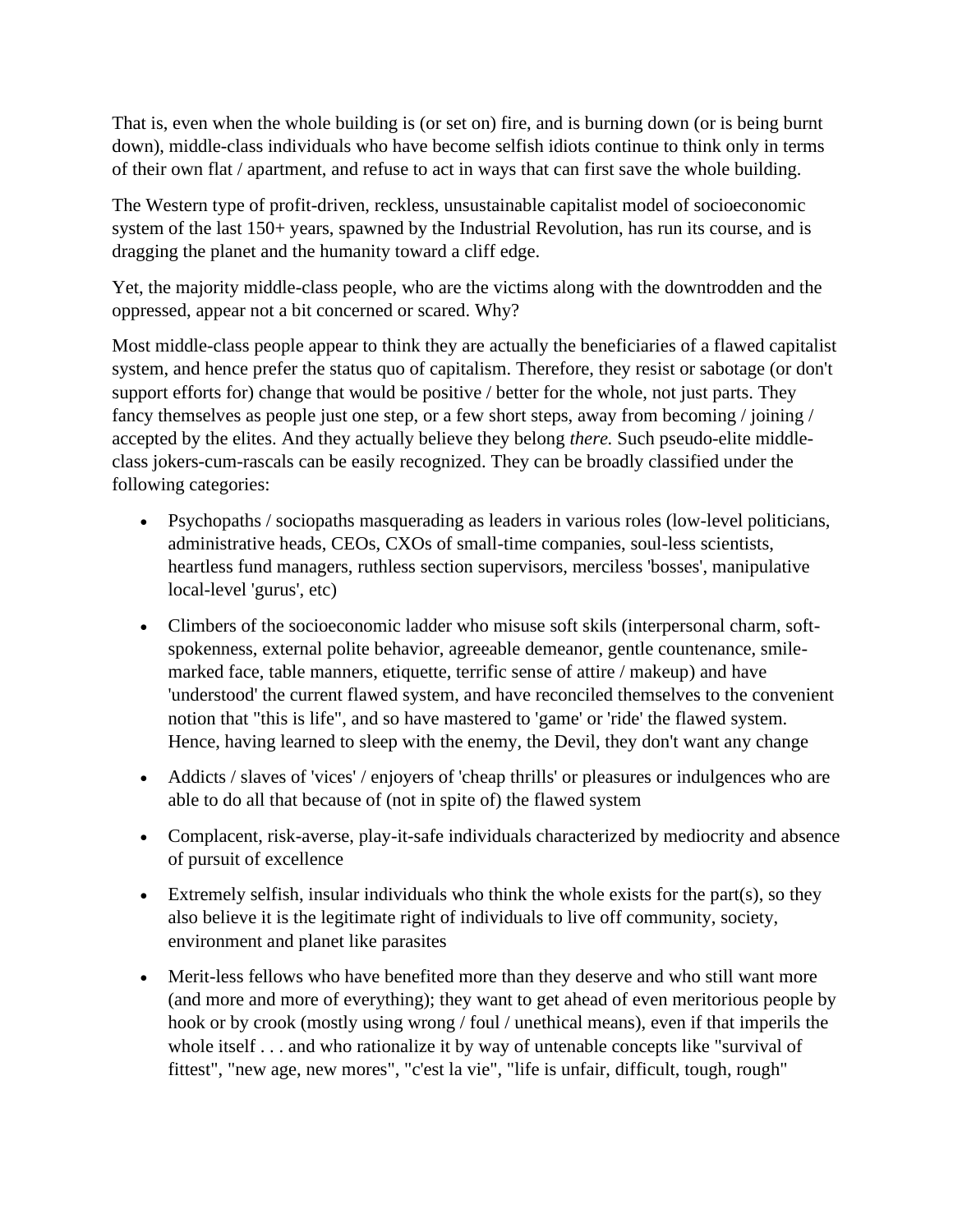• Those who have an unfair and undeserving advantage over others because of loopholes at social customs or policy level, and hence want to perpetuate the "privilege", usually by resisting / sabotaging change that can transform the flawed system, expose them, be positive for the whole society at a big-picture level but not-so-good for those who would lose their undeserving "privilege" that has not been earned properly.

**7)** I**ndolence:** This means "avoidance of activity or exertion; laziness." That is, even when change is for one's own good, and positive for community, the primitive brain's / ego's absolutist, context- and nuance-blind interpretation that "all change is bad" is accepted by a middle-class person unquestioningly.

Because, at the subconscious level, there is a neural association that "work not directly related to selfish interests" and "work not producing instant personal gratification / pleasure / comfort / gain / profit / benefit" as per preconceived, desired or hoped-for expectations is "pain".

So: "Avoid pain" = "Avoid work". Which means, a middle-class person avoids even that "work" which can save his/her life.

The converse of this is equally true. Any pleasure, addiction, mindset, attitude, strategy that has become outdated, dangerous, and could eventually result in pain / destruction / death is still persisted with, or continued to be indulged in.

That is the destructive power and adverse effect of indolence.

**8)** I**ntrovertedness:** Maybe because of external forces' consequests and humiliating rule for centuries, or maybe because the post-Independence rule of the Indian elites has been horrific, or maybe because they subverted democracy, and made a mockery of institutions, perpetuating dynasties and feudalism, majority middle-class people have all become introverted vis-à-vis community.

This introvertedness gets accentuated by loaded messages and secret subliminal conditioning through media and entertainment content, and by the mega scale of institutions vis-à-vis Lilliputlike individuals.

So, the ordinary middle-class educated person has low self-esteem, low self-confidence, a defensive approach to living, a play-it-safe mindset marked by a risk-averse, low-profile attitude.

All this has made a middle-class Indian introverted, shy, reclusive, small-minded, with no selfbelief.

A typical middle-class Indian, if hypnotized and made to speak, will probably confess to a sense of insignificance, disempowerment, smallness, hopelessness.

All these are not brought out into the light of consciousness. Instead, the ego is allowed to cover these up through make-believe, pretense, impostor-like behavior, bombast, hyper-individualism, false pride, arrogance, show-off posturing, myths of self-importance, delusions of grandeur, self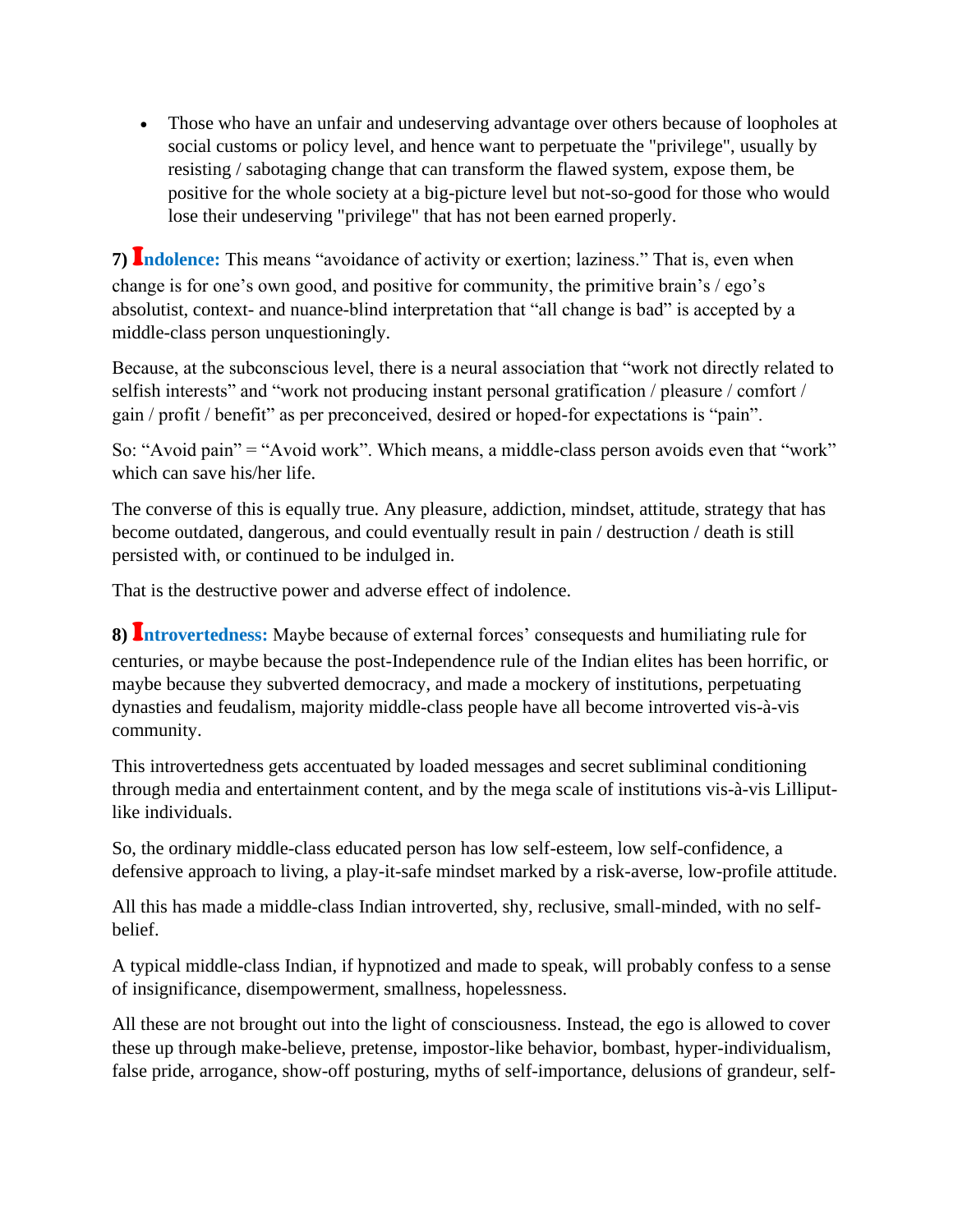deceptions, basking in others' reflected glory, indifference, apathy, evasiveness, mediocrity, lack of pursuit of excellence, getting caught up in rat race and busy-busy hectic routines.

These in turn lead to insecurity, anxiety, stress, fear, cowardice, which spark greed for undeserving stability, continuity.

**9)** I**nefficiency:** All the factors discussed above result in inefficient allocation of financial, mental, intellectual, philosophical and spiritual resources to individual matters and community affairs.

The surrender of intellect through learned idiocy induced by the larger ecosystem makes one helpless, and one is forced to accept lack of transparency and accountability in the larger system.

So, a middle-class person pays various taxes, but can't hold anyone responsible or accountable for corrupt use of government revenues.

There is a glaring discrepancy or inefficiency in the ratio and proportion by which one's personal (financial, mental, intellectual, philosophical and spiritual resources) resources are allocated or distributed toward individual interests and community matters.

Even in terms of time and physical energy, middle-class people's involvement and participation in community, on which they depend directly, has become indirect and thus inefficient. This malaise -- lack of efficiency -- spills over into even personal life and job and relationships.

This inefficiency is the direct cause of the degeneration of Indian society and Indian democracy. At an individual level, the middle-class individual believes he / she is accumulating assets and prospering somehow, slowly but surely, in spite of the all-round mess in society.

But, this is not an achievement but symptomatic of an inefficient person who lands in a ditch, but keeps on digging it deeper and deeper, without having a detached, objective, dispassionate overview of the Big Picture.

10) I**nsularity:** Individualism and the rest of other "I"s create insularity. "No man is an island" – so goes a saying. But the middle-class Indian citizen insulates himself / herself and his / her family from the dynamics and mechanics of the larger community / society. Or at least imagines that he / she is successful in doing so.

But can an individual / family truly isolate or insulate oneself from the positive or negative effects of the community / society, of which they are part? Doesn't insularity, which is an inefficient way of dealing with community, eventually weaken and short-change the very community without which an individual / family can't exist?

Can a leaf, flower, fruit or branch exist if it insulates itself from the nourishing parent that is the tree? And, don't all leaves together help sustain the tree? Isn't the leaf-tree relationship symbiotic?